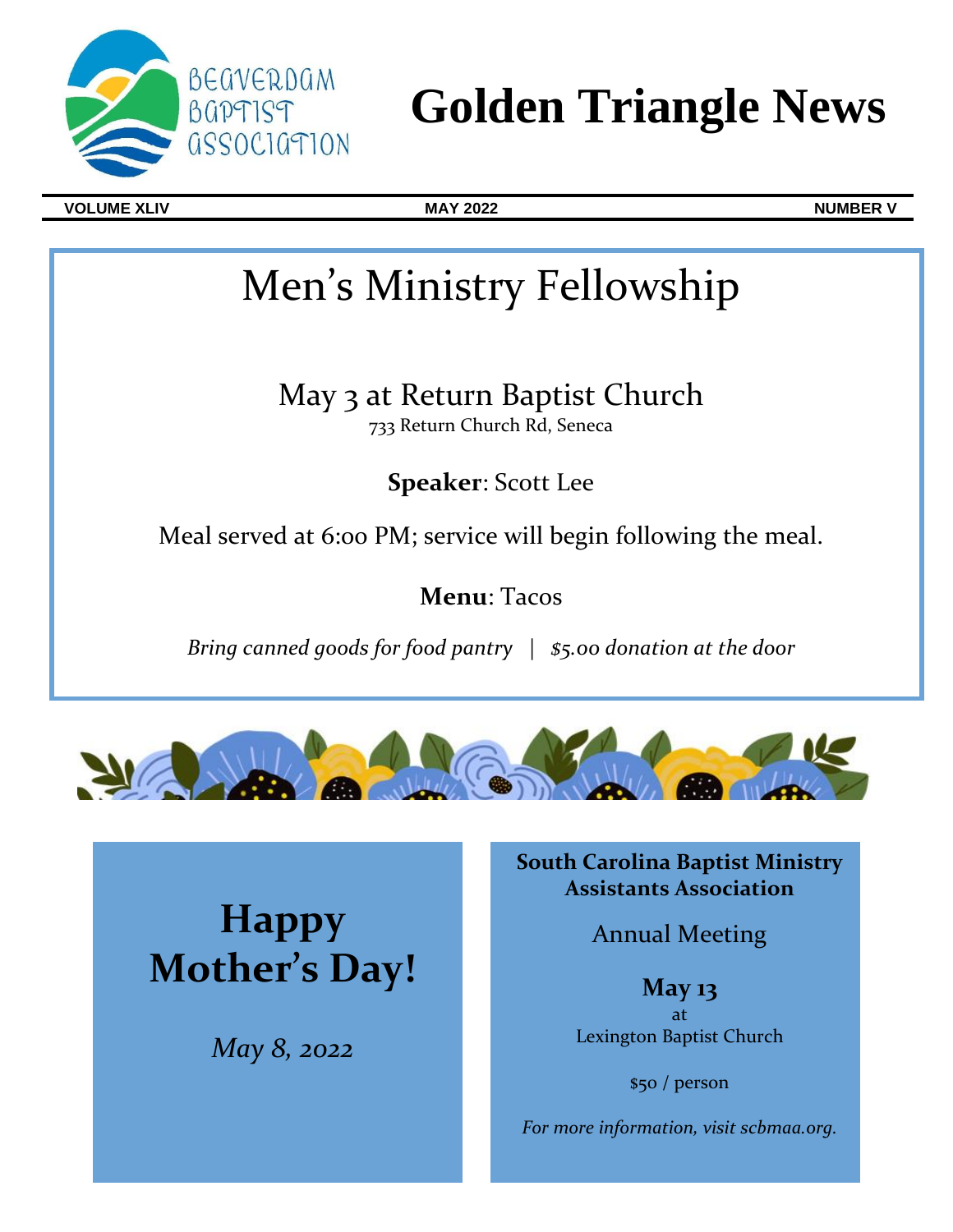# From the DOM,

I want to thank each of you for the honor and privilege of serving as the Director of Missions/Associational Missions Strategist for the Beaverdam Baptist Association. I honestly love what God allows me to do each day! I love being an Onesiphorus (A man who greatly encouraged the Apostle Paul) to pastors and I love being available to consult and assist churches with whatever it is that they're dealing with.

I am so excited about our association now offering pastors in depth leadership training through our monthly Pastors Cohort sessions. I am equally excited that in May we'll be starting NextSteps, a step-by-step plan to assist ministers to fulfill God's call in the role and location He has placed you as a pastor. Randy Keasler will be leading our NextSteps program.

I am thrilled that the Beaverdam Baptist Association can now come alongside churches and walk with them through the church revitalization process. Thus far, we have two churches that are in the process and we hope that others will follow suit in the days ahead. If your church would like to learn more about the revitalization process, I'd love to come and share details with you about it.

As we have shared on a regular basis over the past couple of years, the Beaverdam Baptist Association is blessed to be able to offer licensed, certified Christian counseling through Fortitude Counseling Services in Seneca. While we have been overwhelmed at the number of Pastoral referrals (98 as of this writing) it only validates to us the tremendous need for this critically important ministry. Our association's partnership with Fortitude Counseling Services provides Christian counseling to those being referred at a greatly reduced rate. This ministry does however present a tremendous challenge to the association financially and for us to continue our partnership with Fortitude will be dependent upon the generous financial support of our churches.

I share all of this to let you know that your association is alive and well and striving daily to walk alongside our churches as we together make a difference in Oconee County. I also share this information with you asking for your continued support and participation in the association. With that thought in mind, I recently ran across something written by Pastor Mark Dance titled "Five Ways Local Associations Help Pastors".

"For almost three decades, I've had the benefit of having an associational leader whose primary job was to help me succeed in pastoring. In Southern Baptist Convention circles, this role has traditionally been called director of missions (DOM).

I want to suggest five primary ways associations help pastors and churches.

### **1. Succession Planning**

Associational Missions Strategists are in a unique position to help churches transition well between pastors. Key lay leaders often know and trust the AMS/DOM because they live in the same community.

When a smaller church loses its pastor, the AMS and local associations provide stability and wisdom to key lay leaders. Pastor search committees and deacons in particular often see their AMS as a go-to person for coaching.

## **2. Church Revitalization and Replanting**

It's no secret most churches are dead or dying. Associational leaders are constantly called on to arbitrate conflicts. They also influence historic directional decisions by being present at key church meetings.

Long before I heard the term "replant," I replanted a church in 1991. My DOM/AMS Dr. John Parrott played a key role in helping that church—which had only eight people left—move out of survival mode. In January, we'll stand together with that church to celebrate their 25th anniversary!

## **3. Leadership Development and Training**

Since the Baptist association is the denominational entity closest to the local church, they often get to help plan and promote training opportunities for teachers, deacons, pastors, and age-appropriate leaders. Most training of this caliber would be out of reach for the normal sized church or bi-vocational pastor.

# **4. Evangelism and Missions Initiatives**

Eighty percent of church leaders perceive their association to be a strategic partner in helping local churches fulfill the Great Commission. These leaders have high expectations that associations will be strategic partners for helping churches engage lostness within local mission fields.

I've personally partnered with my associations to start a disaster relief unit, saturate neighborhoods with the gospel, and host block parties. I know from firsthand experience that new church plants get a much better start if their associations are behind them.

#### **5. Pastoral Care**

Ministry to pastors is perhaps the most important component of associational work. Expectations will differ between urban and rural associations, but the one constant is that every pastor needs to be pastored."

Enjoying The Journey,

David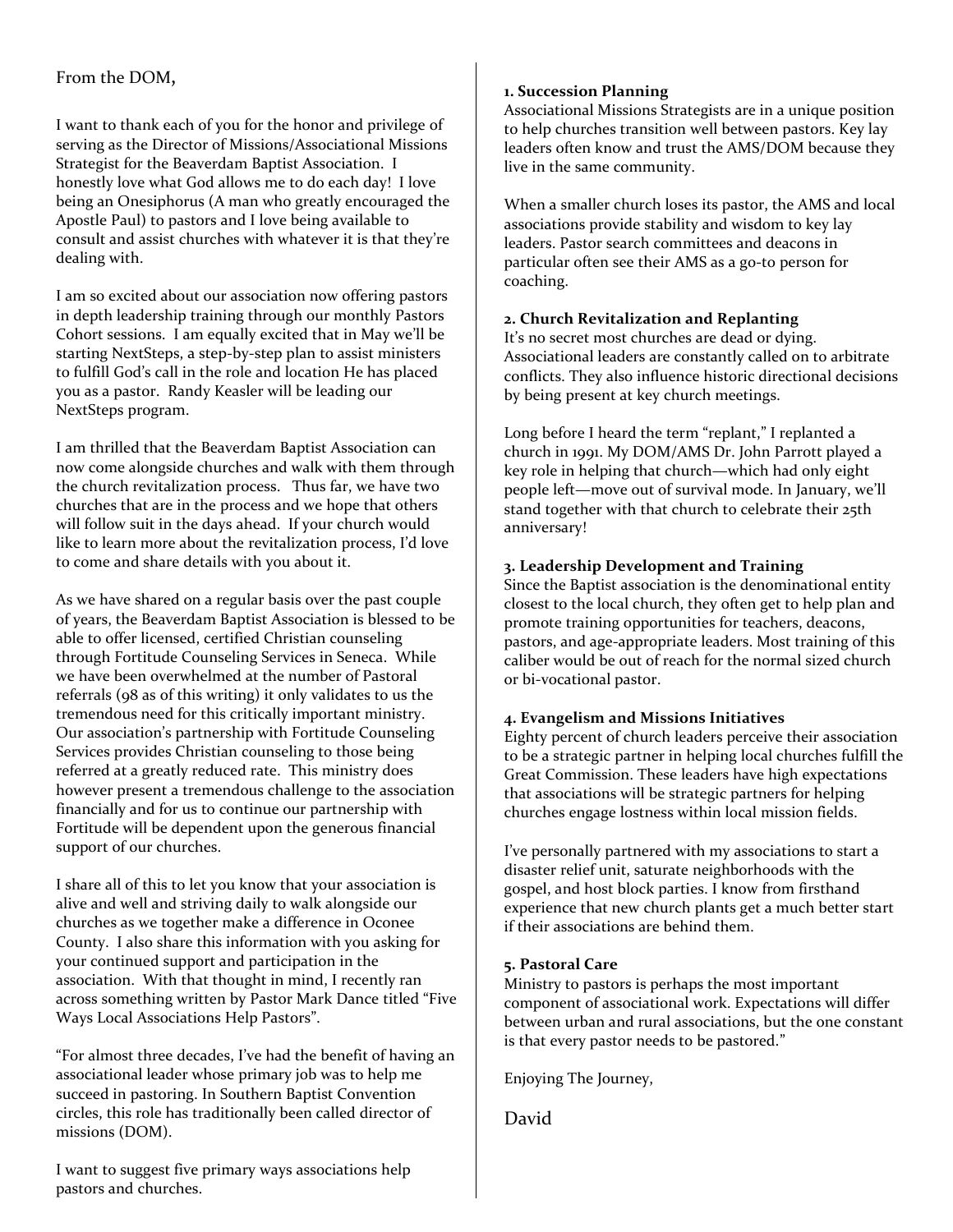# **Church Contributions**

|                                            | Mar 22           | Jan-Mar 22         |
|--------------------------------------------|------------------|--------------------|
| Beaverdam                                  | 167.32           | 495.68             |
| <b>Belmont</b>                             | 0.00             | 0.00               |
| Bethel                                     | 0.00             | 372.61             |
| Bethlehem<br>Calvary                       | 0.00<br>64.34    | 0.00<br>119.35     |
| Chauga                                     | 54.19            | 165.10             |
| Cheohee                                    | 200.00           | 600.00             |
| Clearmont                                  | 0.00             | 233.00             |
| <b>College Street</b>                      | 0.00             | 934.24             |
| Coneross                                   | 75.00            | 225.00             |
| Corinth - Seneca                           | 0.00             | 0.00               |
| Corinth - Westminster                      | 500.00           | 500.00             |
| Christ Fellowship*<br>Cross Roads - Seneca | 0.00<br>125.34   | 0.00<br>421.08     |
| Cross Roads - Westminster                  | 100.00           | 300.00             |
| Damascus                                   | 0.00             | 0.00               |
| Davis Creek                                | 0.00             | 0.00               |
| Earle's Grove                              | 863.48           | 4,324.81           |
| Ebenezer                                   | 731.76           | 1,541.94           |
| Faith                                      | 0.00             | 272.68             |
| <b>Fants Grove</b><br>Golden Corner        | 0.00<br>1,500.00 | 321.50<br>1,500.00 |
| Heart Land                                 | 125.00           | 327.00             |
| Hepsibah                                   | 780.34           | 2,341.02           |
| <b>Holly Springs</b>                       | 560.47           | 1,083.32           |
| Hopewell                                   | 677.33           | 1,749.55           |
| Iglesia Bautista Bethel                    | 0.00             | 0.00               |
| <b>Little River</b>                        | 0.00             | 0.00               |
| Long Creek                                 | 167.00           | 501.00             |
| Lydia<br>Maranatha                         | 0.00<br>85.68    | 1,041.42<br>232.21 |
| Monte Vista                                | 25.00            | 75.00              |
| <b>Mountain Rest</b>                       | 963.01           | 2,592.50           |
| Mountain View                              | 100.00           | 300.00             |
| Mt. Freedom                                | 500.00           | 500.00             |
| Mt. Pleasant                               | 624.99           | 624.99             |
| Mt. Tabor                                  | 228.17           | 698.15             |
| New Hope<br>Old Liberty                    | 394.00<br>617.51 | 1,478.00<br>617.51 |
| Open Door                                  | 0.00             | 500.00             |
| <b>Pleasant Grove</b>                      | 0.00             | 0.00               |
| <b>Pleasant Hill</b>                       | 100.00           | 300.00             |
| <b>Pleasant Ridge</b>                      | 0.00             | 0.00               |
| Poplar Springs                             | 492.14           | 1,584.90           |
| Puerta Abierta                             | 0.00             | 0.00               |
| <b>Reedy Fork</b><br>Retreat               | 288.42<br>0.00   | 863.39<br>0.00     |
| Return                                     | 843.81           | 2,307.61           |
| Rock Hill                                  | 0.00             | 0.00               |
| Rocky Knoll                                | 432.88           | 1,496.01           |
| Salem                                      | 1,250.01         | 2,499.98           |
| Scenic Heights                             | 300.00           | 900.00             |
| Seneca<br>Shiloh                           | 1,153.00         | 3,348.00           |
| Snow Creek                                 | 0.00<br>0.00     | 0.00<br>1,382.96   |
| Souls Harbor                               | 145.00           | 435.00             |
| South Union                                | 117.36           | 373.88             |
| Utica                                      | 1,203.47         | 5,436.78           |
| Walhalla                                   | 0.00             | 150.00             |
| Welcome                                    | 193.22           | 595.22             |
| West Union                                 | 0.00             | 0.00               |
| Westminster<br>Westminster First           | 500.00<br>200.00 | 1,500.00<br>600.00 |
| <b>Wolf Stake</b>                          | 0.00             | 140.00             |
| Total                                      | 17,449.24        | 50,902.39          |
| <b>Other Contributions</b>                 |                  |                    |
| La Roca                                    |                  | 150.00             |
| The Well                                   | 1,000.00         | 1,000.00           |
| <b>Total Income</b><br>*Watch care         | 18,449.24        | 52,052.39          |

# **Church News**

# *Staff Changes:*

**College Street** Baptist Church of Walhalla is pleased to announce the calling of Tim Moon as the new Minister of Music & Worship as of April 27th. Tim is coming to us from Cedar Grove Baptist in Belton, SC after 18 years of service there. He and his wife Marie have been married for 31 years and have 3 sons; Evan (26), Isaiah (21), and Eli (16). Tim and Marie completed their undergrad from Charleston Southern and Lander Universities. Marie completed a Masters of Ed. Tech from Boise State and Tim completed a Masters of Ministry from Anderson University. They are South Carolina natives and proud Clemson fans

# *Staff Needs:*

**Crossroads** Baptist Church is seeking a pastor led by the Holy Spirit who teaches/preaches God's word. Crossroads church was founded in 1889 and is located in a growing community of beautiful Oconee County in upstate South Carolina. We are a loving, unified congregation hungry for both spiritual growth and revitalization. Both full time and bi-vocational applications will be considered. This man of God must have a passion for lost souls and serving the needs of the congregation and surrounding community. All interested applicants please send your resume to: Attention: Pastor Search Committee Crossroads Baptist Church 215 Cross Roads Drive Seneca, SC 29678.

**Scenic Heights** Baptist Church, West Union, SC, is seeking a fulltime Pastor who is dedicated to preaching the Word of God without compromise. The Pastor must be able to minister to all members and have a desire to see souls saved and the Church grow for God's glory. For additional information, you may email: billytheham66@gmail.com (Billy Hamilton) or call 843.749.5682.

# **WMU Giving Back to the Community**



This year the association WMU designated their annual brunch's offering to Starlight Program at Tamassee DAR School. A total of \$531.00 was presented to B.J. Upchurch and Martha Dyar (pictured above) for the program.

Starlight Recovery is a program for women, along with their children, to live at the Tamassee DAR campus. The program involves counseling, recovery services, and job and life skills training.

*Visit starlight.tdarschool.org to learn more*.



The association sends Christian sympathy to the family of Dr. James Ray Allen. Dr. Allen served in ministry for 65 years, including pastorates at Scenic Heights and Reedy Fork.

#### **\*\*\*\*\*\*\*\*\*\*\*\*\*\*\*\*\*\*\*\*\*\*\*\*\*\***

# **Save the Date**

- o **October 11** Senior Adult **Celebration**
- o **October 11** Evening of Encouragement
- o **October 18-27** Holy Land Tour